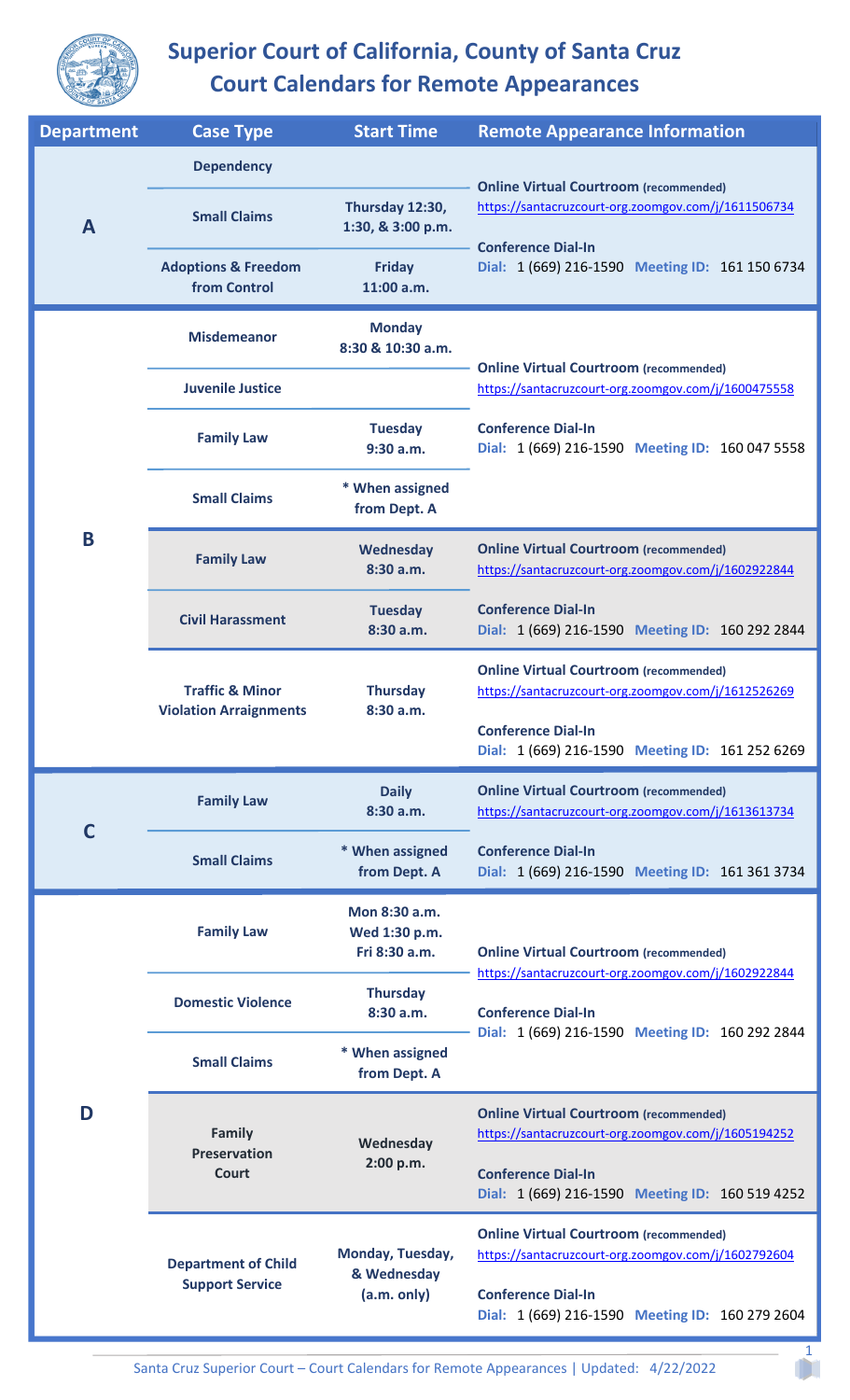| <b>Department</b>                               | <b>Case Type</b>                                                                          | <b>Start Time</b>                         | <b>Remote Appearance Information</b>                                                                                                                                                 |
|-------------------------------------------------|-------------------------------------------------------------------------------------------|-------------------------------------------|--------------------------------------------------------------------------------------------------------------------------------------------------------------------------------------|
| <b>Felton</b><br><b>Juvenile</b><br><b>Hall</b> | <b>Juvenile Justice</b>                                                                   | <b>Friday</b><br>8:30 a.m.                | <b>Online Virtual Courtroom (recommended)</b><br>https://santacruzcourt-org.zoomgov.com/j/1600475558<br><b>Conference Dial-In</b><br>Dial: 1 (669) 216-1590 Meeting ID: 160 047 5558 |
| 1                                               | <b>Misdemeanor</b>                                                                        | <b>Monday - Thursday</b><br>8:30 a.m.     | <b>Online Virtual Courtroom (recommended)</b><br>https://santacruzcourt-org.zoomgov.com/j/1614705472<br><b>Conference Dial-In</b><br>Dial: 1 (669) 216-1590 Meeting ID: 161 470 5472 |
|                                                 | <b>Traffic &amp;</b><br><b>Minor Violation</b><br><b>Arraignments</b>                     | <b>Friday</b><br>8:30 a.m.                | <b>Online Virtual Courtroom (recommended)</b><br>https://santacruzcourt-org.zoomgov.com/j/1612526269<br><b>Conference Dial-In</b><br>Dial: 1 (669) 216-1590 Meeting ID: 161 252 6269 |
|                                                 | <b>PACT Court</b>                                                                         | <b>Alternating Tuesdays</b><br>11:00 a.m. | <b>Online Virtual Courtroom (recommended)</b><br>https://santacruzcourt-org.zoomgov.com/j/1605194252                                                                                 |
|                                                 | <b>Parole Reentry</b>                                                                     | <b>Alternating Tuesdays</b><br>3:30 p.m.  | <b>Conference Dial-In</b><br>Dial: 1 (669) 216-1590 Meeting ID: 160 519 4252                                                                                                         |
| $\overline{2}$                                  | <b>Misdemeanor</b>                                                                        | <b>Daily</b><br>8:30a.m.                  | <b>Online Virtual Courtroom (recommended)</b><br>https://santacruzcourt-org.zoomgov.com/j/1606723372<br><b>Conference Dial-In</b>                                                    |
|                                                 |                                                                                           |                                           | Dial: 1 (669) 216-1590 Meeting ID: 160 672 3372                                                                                                                                      |
| 3                                               | <b>Felony</b>                                                                             | <b>Daily</b><br>8:15a.m.                  | <b>Online Virtual Courtroom (recommended)</b><br>https://santacruzcourt-org.zoomgov.com/j/1614635791<br><b>Conference Dial-In</b><br>Dial: 1 (669) 216-1590 Meeting ID: 161 463 5791 |
| $\overline{\mathbf{A}}$                         | <b>Felony &amp; Misdemeanor</b><br><b>Domestic Violence</b>                               | <b>Daily</b><br>8:30a.m.                  | <b>Online Virtual Courtroom (recommended)</b><br>https://santacruzcourt-org.zoomgov.com/j/1611468768<br><b>Conference Dial-In</b><br>Dial: 1 (669) 216-1590 Meeting ID: 161 146 8768 |
| 5                                               | <b>Civil, Case Management,</b><br><b>CEQA, Class Action,</b><br><b>Unlawful Detainers</b> | <b>Daily</b><br>8:30a.m.                  | <b>Online Virtual Courtroom (recommended)</b><br>https://santacruzcourt-org.zoomgov.com/j/1615592790<br><b>Conference Dial-In</b><br>Dial: 1 (669) 216-1590 Meeting ID: 161 559 2790 |
|                                                 | <b>Ex Partes</b>                                                                          | <b>Daily</b><br>1:00 p.m.                 |                                                                                                                                                                                      |
|                                                 | <b>LPS</b>                                                                                | <b>Tuesday</b><br>1:30 p.m.               |                                                                                                                                                                                      |
|                                                 | <b>Master Calendar</b>                                                                    | <b>Thursday</b><br>1:30 p.m.              |                                                                                                                                                                                      |
|                                                 | <b>Judicial Mediations</b>                                                                | As set by Judge                           |                                                                                                                                                                                      |

**2**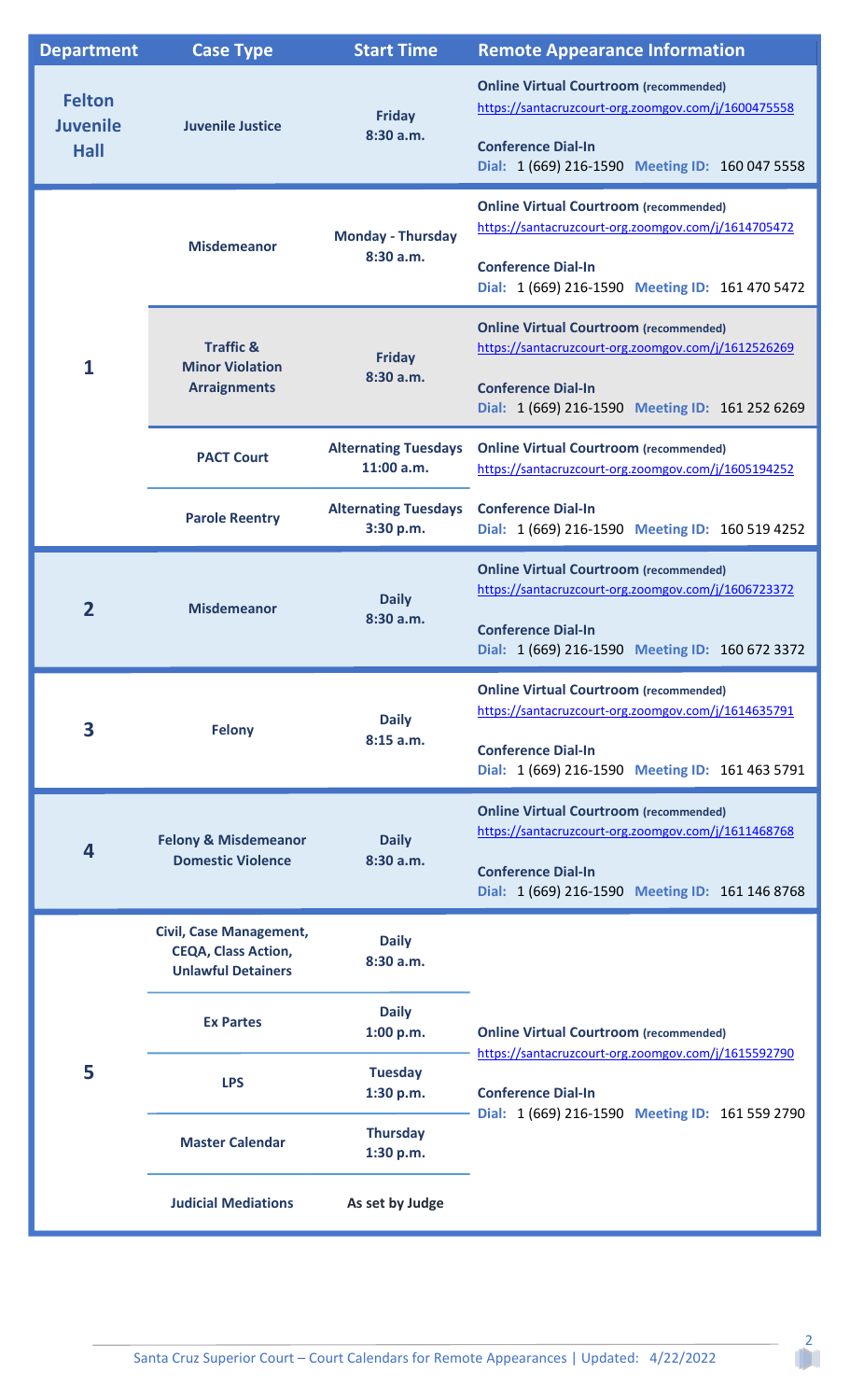| <b>Department</b> | <b>Case Type</b>                             | <b>Start Time</b>                                  | <b>Remote Appearance Information</b>                                                                                                                                                 |
|-------------------|----------------------------------------------|----------------------------------------------------|--------------------------------------------------------------------------------------------------------------------------------------------------------------------------------------|
| 6                 | <b>Felony</b>                                | <b>Daily</b><br>8:15 a.m.                          | <b>Online Virtual Courtroom (recommended)</b><br>https://santacruzcourt-org.zoomgov.com/j/1603307728                                                                                 |
|                   | <b>Appeals</b>                               | 3 <sup>rd</sup> Thursday of the<br>Month 4:00 p.m. | <b>Conference Dial-In</b><br>Dial: 1 (669) 216-1590 Meeting ID: 160 330 7728                                                                                                         |
| 7                 | <b>Felony</b>                                | <b>Daily</b><br>$8:15$ a.m.                        | <b>Online Virtual Courtroom (recommended)</b><br>https://santacruzcourt-org.zoomgov.com/j/1606665126                                                                                 |
|                   |                                              |                                                    | <b>Conference Dial-In</b><br>Dial: 1 (669) 216-1590 Meeting ID: 160 666 5126                                                                                                         |
|                   | <b>Veterans Court</b>                        | <b>3rd Thursday of the</b><br>Month 10:30 a.m.     | <b>Online Virtual Courtroom (recommended)</b><br>https://santacruzcourt-org.zoomgov.com/j/1605194252                                                                                 |
|                   |                                              |                                                    | <b>Conference Dial-In</b><br>Dial: 1 (669) 216-1590 Meeting ID: 160 519 4252                                                                                                         |
| <b>10</b>         | <b>Civil &amp; Case</b><br><b>Management</b> | <b>Daily</b><br>8:30 a.m.                          | <b>Online Virtual Courtroom (recommended)</b><br>https://santacruzcourt-org.zoomgov.com/j/1611110944<br><b>Conference Dial-In</b><br>Dial: 1 (669) 216-1590 Meeting ID: 161 111 0944 |
|                   | <b>Probate</b>                               | Mon, Wed, & Fri<br>8:30 a.m.                       |                                                                                                                                                                                      |
|                   | <b>Ex Partes</b>                             | <b>Daily</b><br>1:00 p.m.                          |                                                                                                                                                                                      |
|                   | <b>Behavioral</b><br><b>Health Court</b>     | Wednesday<br>10:00 a.m.                            | <b>Online Virtual Courtroom (recommended)</b><br>https://santacruzcourt-org.zoomgov.com/j/1605194252                                                                                 |
|                   |                                              |                                                    | <b>Conference Dial-In</b><br>Dial: 1 (669) 216-1590 Meeting ID: 160 519 4252                                                                                                         |

**\* The Family Court Services Zoom links are for scheduled meetings with Family Court Services staff. The Zoom sessions are not monitored outside of scheduled times and cannot be used for any Court Hearings.**

| <b>Family Court Services</b> | <b>Remote Appearance Information</b>                                                                    |
|------------------------------|---------------------------------------------------------------------------------------------------------|
| <b>Carolyn Sprague</b>       | <b>Online Virtual Meeting Room (recommended)</b><br>https://santacruzcourt-org.zoomgov.com/j/1605628814 |
|                              | <b>Conference Dial-In</b><br>Dial: 1 (669) 216-1590 Meeting ID: 160 562 8814                            |
| <b>Maria Sanchez Nolazco</b> | <b>Online Virtual Meeting Room (recommended)</b><br>https://santacruzcourt-org.zoomgov.com/j/1611298380 |
|                              | <b>Conference Dial-In</b><br>Dial: 1 (669) 216-1590 Meeting ID: 161 129 8380                            |
|                              | <b>Online Virtual Meeting Room (recommended)</b><br>https://santacruzcourt-org.zoomgov.com/j/1605194054 |
| <b>Nancy Williams</b>        | <b>Conference Dial-In</b><br>Dial: 1 (669) 216-1590 Meeting ID: 160 519 4054                            |